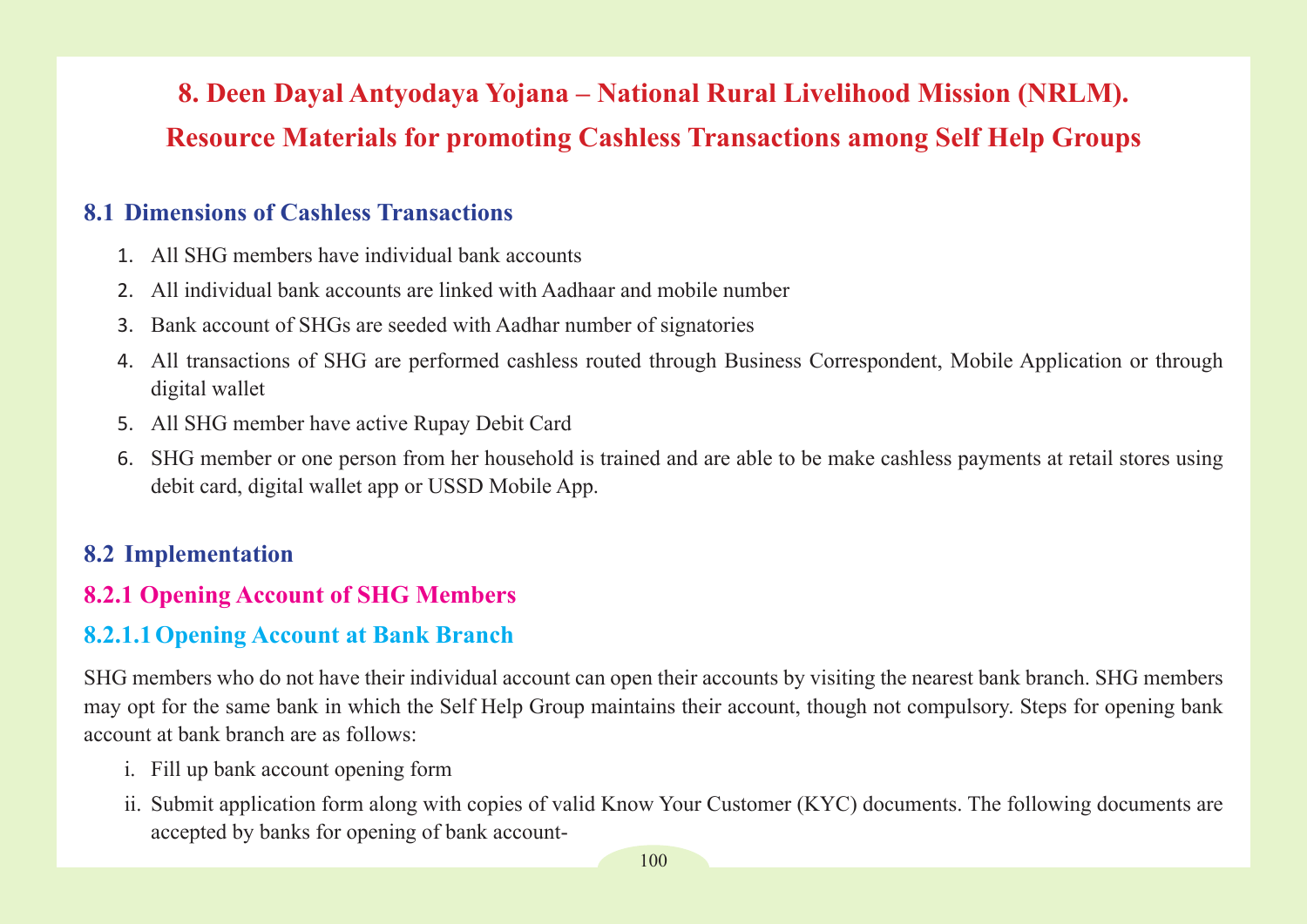- Passport
- Voter's Identity Card
- Driving License
- Aadhaar Letter/Card
- • NREGA Card
- • PAN Card
- iii.Individuals who do not have any officially valid documents can open 'small accounts' with banks. A 'Small Account' can be opened on basis of self-attested photograph and putting her signature/thumb print in presence of bank officials. Such accounts will have limitation in terms of aggregate deposit (not more than one lakh) aggregate withdrawal (not more than ten thousand in a month) and balance (not more than fifty thousand at any point of time). Such account will be valid for twelve months during which the account holder will have to submit a valid KYC document. Post submission of such documents, the account will be converted to Basic Savings Bank Deposit Account (BSBDA). There is no minimum balance requirement for opening these accounts
- iv. Collect pass book from the bank branch

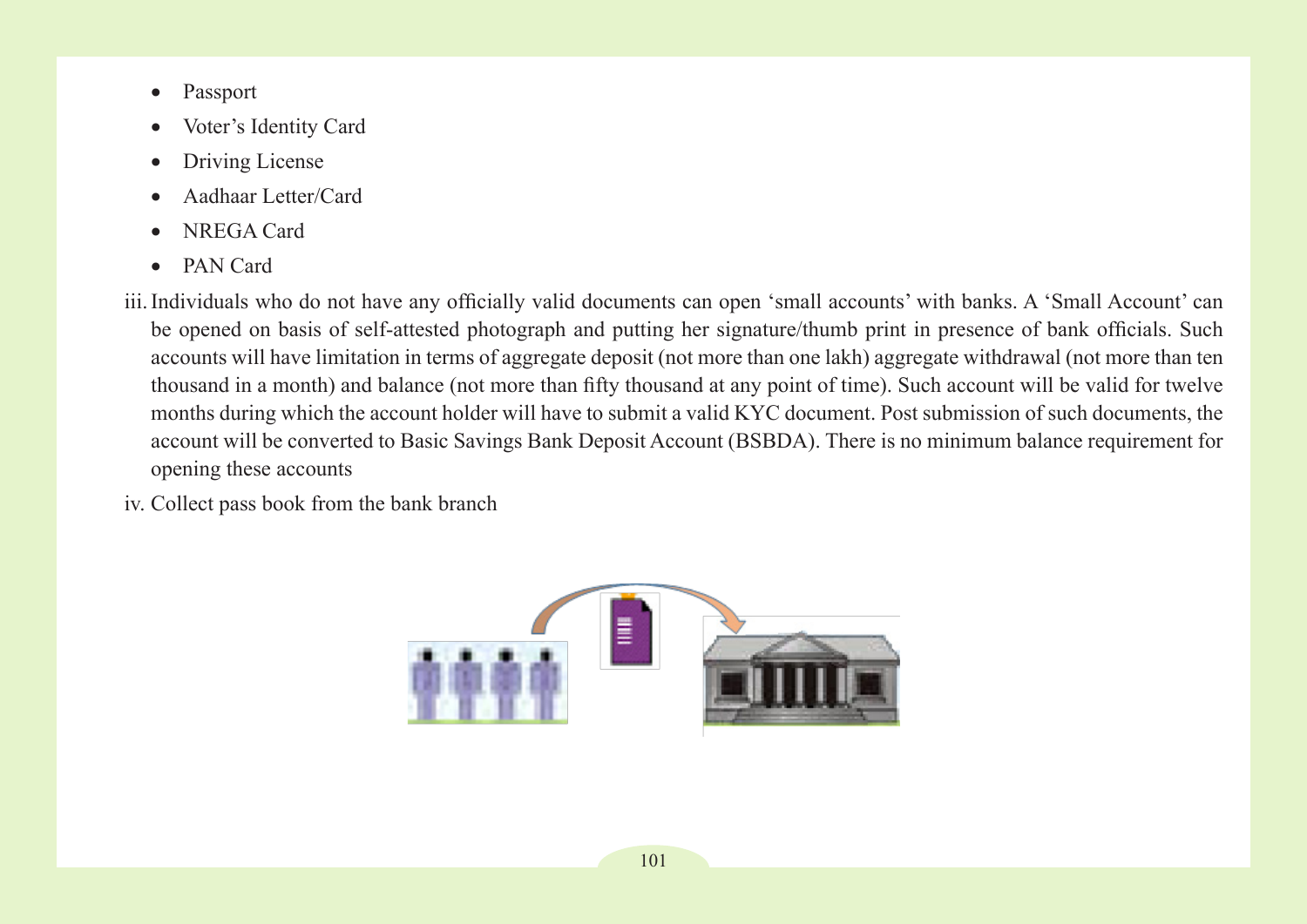# **8.2.1.2 Opening account at Customer Service Points/ Business Correspondent Outlets**

SHG members who have Aadhaar card may also open their individual account at Customer Service Points or Business Correspondent Outlets. Steps for opening bank account at the CSP/ BC Outlet are as follows:

- i. Fill up bank account opening form
- ii. Authenticate identity using biometric (finger print)
- iii. Account number will be issued after authorization by the designated bank branch.



# **8.3 Linking with Aadhaar and Mobile Number**

For initiating digitial payments, it is important to link individual accounts with Aadhaar and Mobile Number. The following steps may be followed for the purpose.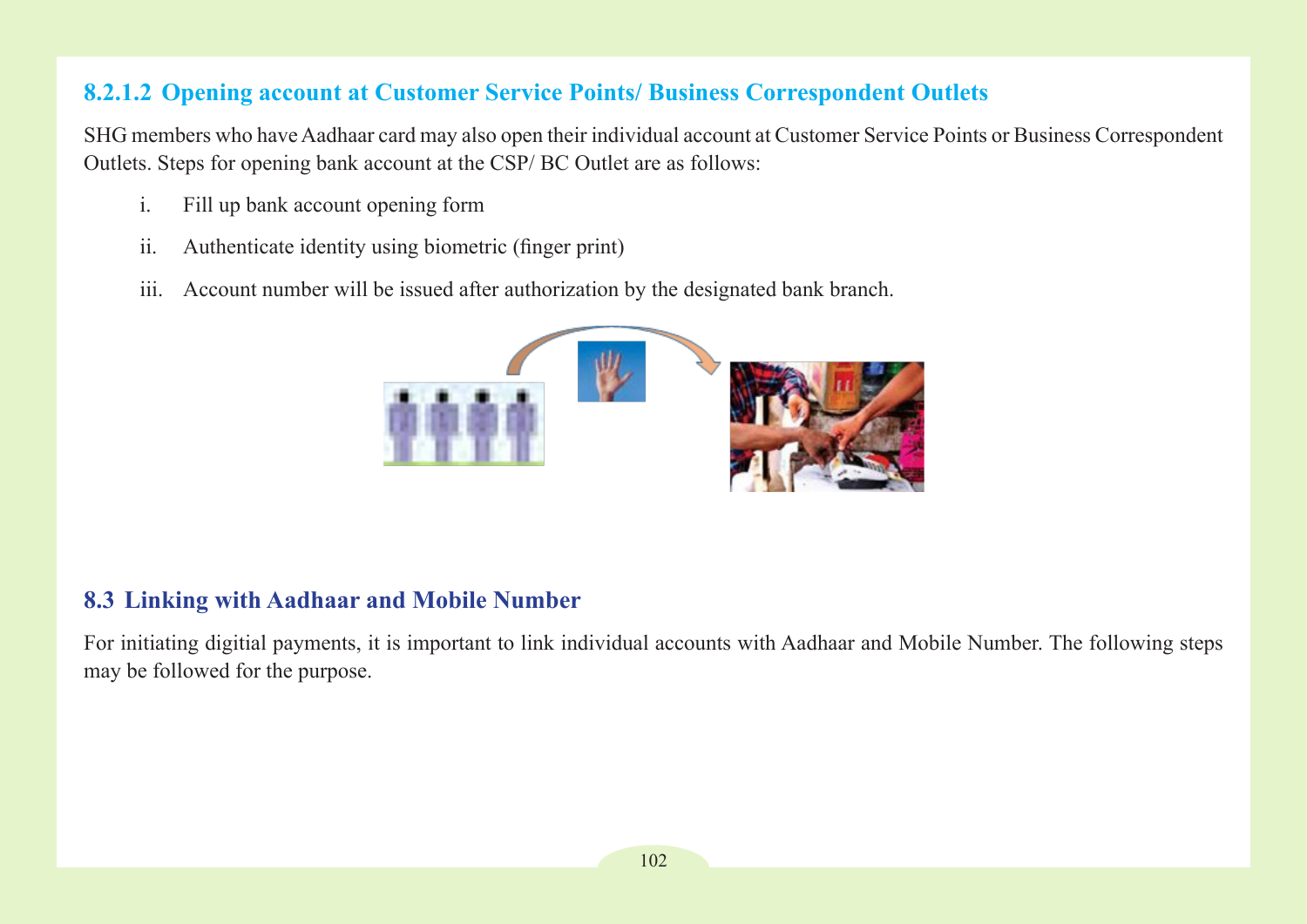# **8.3.1 Seeding of Aadhaar and Mobile Number at Bank Branch**

SHG members can seed their account with respective Aadhaar number and Mobile Number at the bank branch.

- i. Fill up the consent form for seeding of Aadhaar
- ii. Attach a self-attested copy of the Aadhaar card and submit at the bank branch
- iii. Usually the process takes about 2-3 days for the system to update the Aadhaar number
- iv. SHG members having mobile can submit an application to the bank branch to update their Mobile Number in their respective bank account.



# **8.3.2 Seeding of Aadhaar and Mobile Number at CSP/ BC Outlets**

SHG members can also seed their account with respective Aadhar number and Mobile Number at the CSP/BC outlets.

- i. Fill up the consent form for seeding of Aadhar
- ii. Individual members are required to authenticate Aadhar seeding with their biometric (finger print)



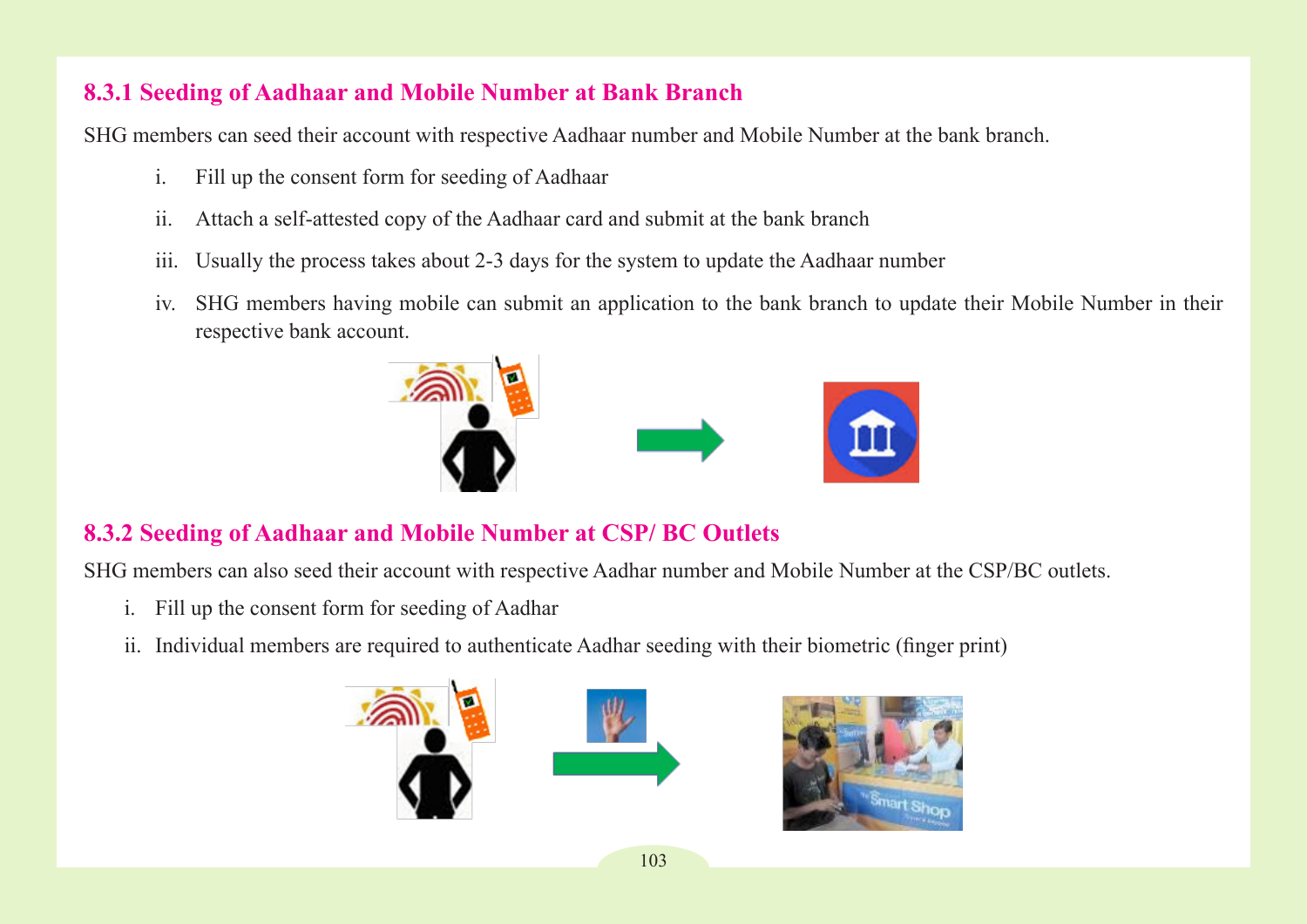#### **8.4 Aadhaar Seeding of SHG Account**

The Aadhaar number of the signatories of SHG bank account can be seeded at the bank branch. One primary mobile number should be set for the SHG account.



#### **8.5 Cashless transactions of SHG through Business Correspondent, Mobile Spplication or through digital wallet**

The transactions within SHGs (SHG & its members) and among SHG and its federations should be performed using digital modes. For the purpose, SHGs can use the services of Business correspondents in the area, Mobile Applications or digital wallets. For the purpose the following steps should be followed:

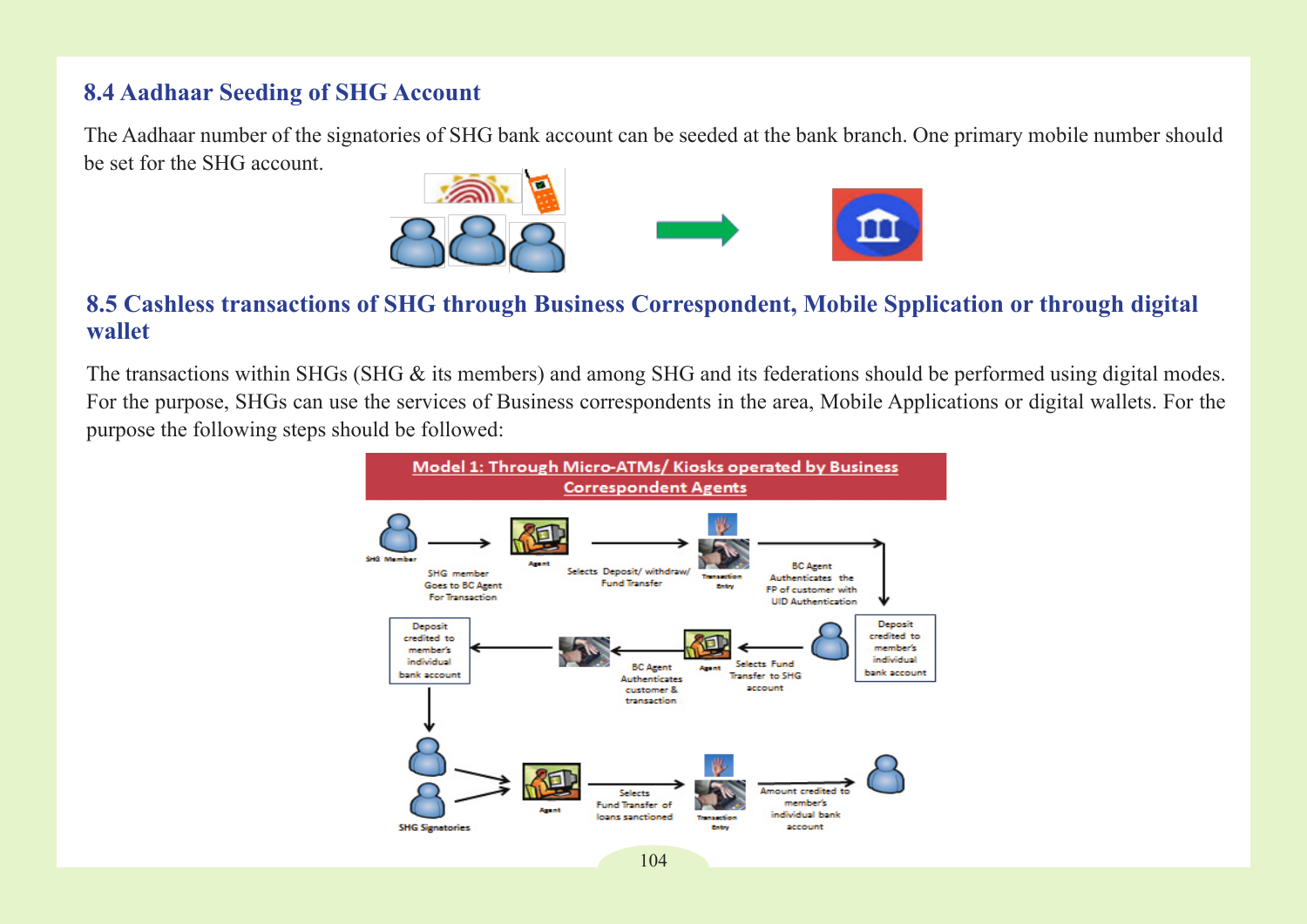#### Model 2: Combination of BC channel + assisted mobile wallet (USSD)



*To ensure that the entire transactions between member to SHGs and SHG to member is done through digital mode. It is important to make the facility available to transact jointly operate accounts of SHG at the BC outlet. All SRLMs/ promoter should insist on partnering banks to provide this facility.*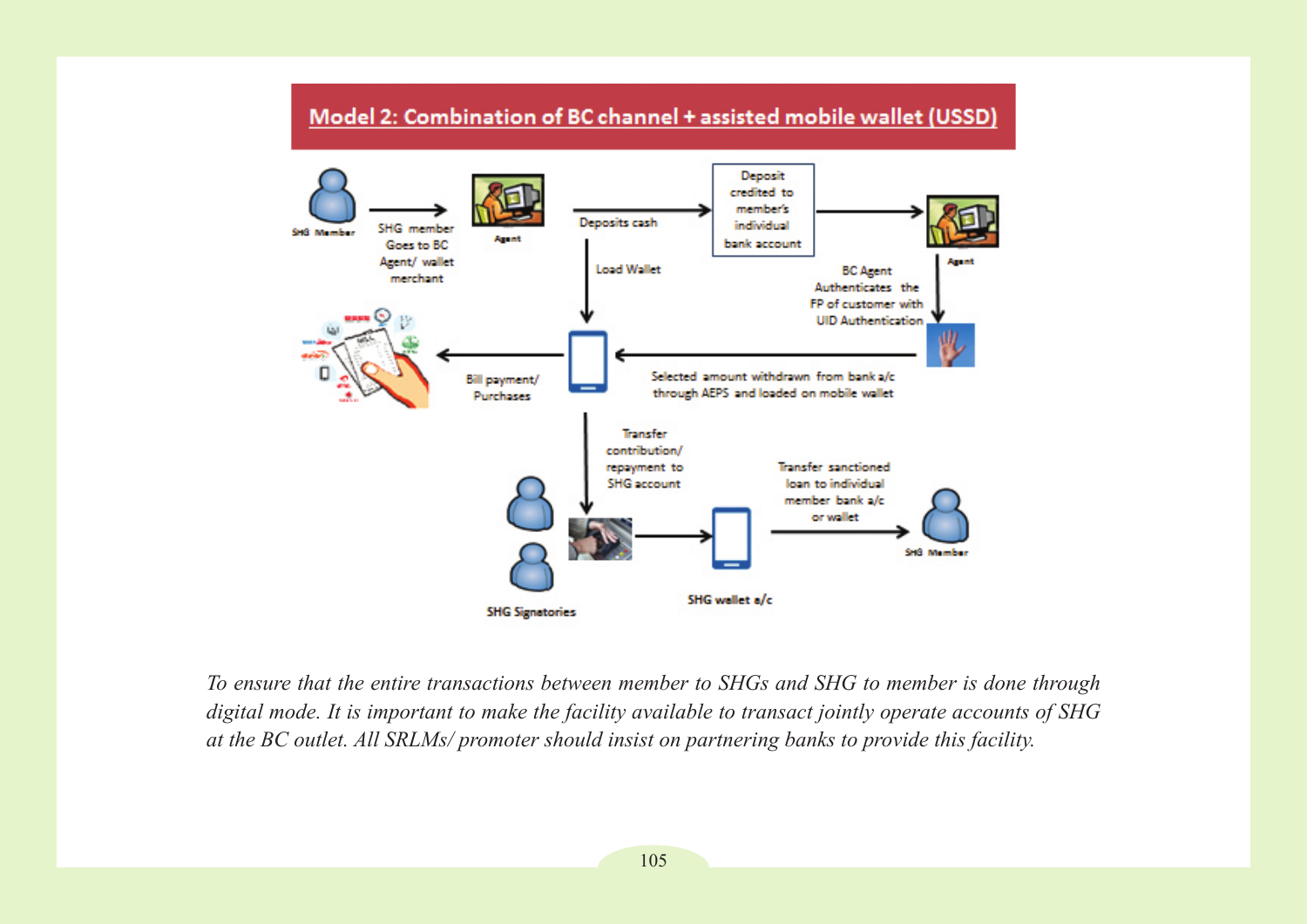### **8.6 Issue of Debit Cards for SHG members**

All SHG members who have opened Basic Savings Bank Deposit Account are eligible to get debit cards. All members should apply for Debit Cards at their respective bank branches. The debit cards are delivered at the address of the account holder. The card can also be collected at the bank branch. Usually it takes about 7-15 days for delivery of personalised debit card. PIN for the debit cards are mailed separately by the bank and can be collected at the bank branch by the account holder by showing valid identify proof.

Banks also have non-personalised debit cards readily available at the bank branches. The non-personalised card is available at branch level in the name of "Ready Kit" and the same can be given instantly along with PIN which is ready for use from next day onwards.

SHG members may insist upon Rupay Debit cards as the processing fees for such cards are much lower than other settlement service providers.



### **8.6.1 Activation of Debit Card**

On receipt of the debit card all members must immediately activate the card by visiting the nearest ATM. For activation of the card, the account holder must insert the card in the ATM slot and use the PIN provided by the bank. The ATM will ask for changing the PIN. The card can be activated just by performing a cash withdrawal or even by taking out a statement for the account. The Debit Card is now ready for use by the account holder.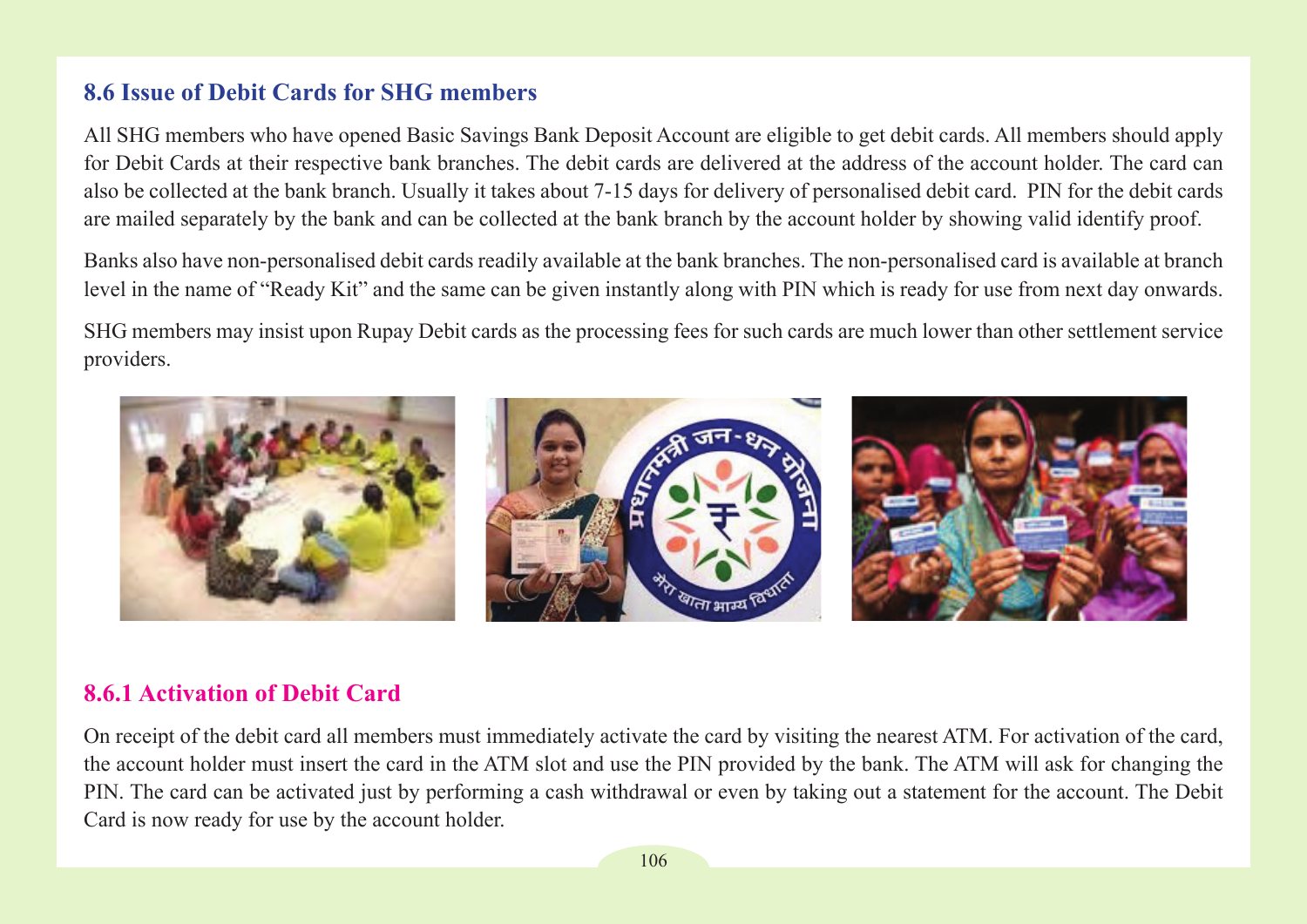

### **8.7 Cashless payments at retail stores by SHG members**

SHG members who have debit card can use the same for making cashless payment at retails outlets. The card can also be used for transfer of funds from one card to another using ATM or at Business Correspondent outlets. For authentication of the transactions performed, account holders are required to use the 4 digit PIN which should be kept confidential. At BC outlets and select retail stores, authentication of transaction can also be performed using biometric provided the account is linked to Aadhaar.



STEP<sub>1</sub> Insert your card 'thip first"

With chip transactions, your card remains in the terminal throughout your transaction.

into the chip-enabled terminal.



STEP 2 Follow the prompts on the terminal and wait for the transaction to be processed. You may be required to enter your PIN or sign to complete. the transaction.



**STEP 3** Remove your card after the transaction is completed and you are prompted to do so by the payment terminal.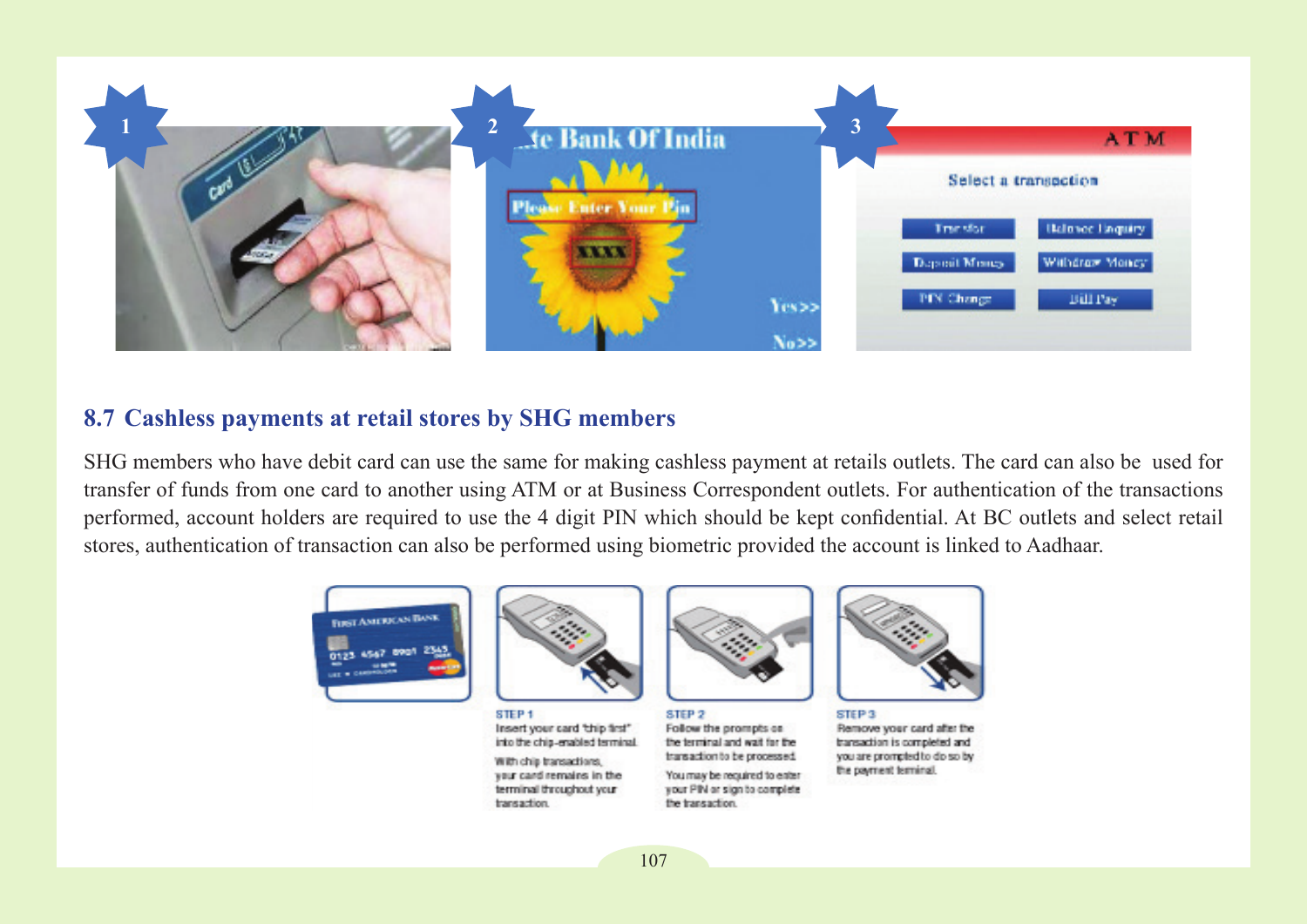Alternately the SHG member can use Mobile Wallet for money transfer or payment at retail outlet. There are two kinds of wallet available – (a) App based which requires a smart phone and internet connectivity (b) USSD based which can be used on a feature phone without any internet connection.

Members of SHG or their family members who have a smart phone and access to internet facility may download an application for digital wallet and create an individual wallet account. All major banks have their own digital wallets eg: SBI has a wallet called 'SBI buddy'; ICICI Bank has a wallet called 'ICICI pocket'. These Apart from banks, third party providers also have their wallets eg: Paytm; Freecharge, Oxigen etc.

The individual wallets can be loaded using Debit Card's details. Once loaded the wallet can be use to make payment for utility bills or at retail outlets. For making payments, the payee is identified based on Mobile Number of QR code depending on the features available on the respective wallet. Individuals having wallet can also receive payment from another individual having the same facility. The amount accumulated on digital wallet can also be transferred to a bank account.

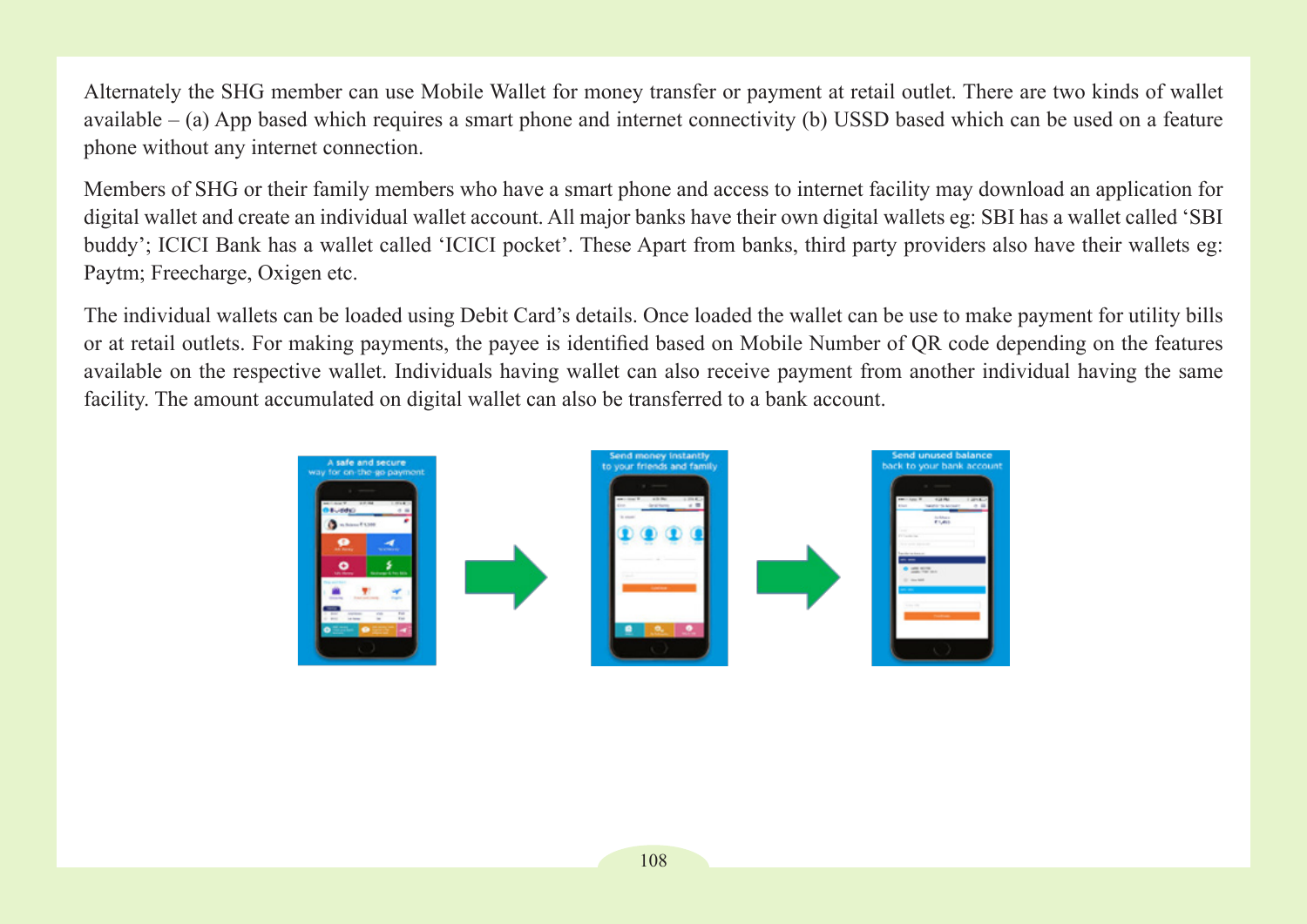Individuals who do have a smart phone and access to internet facility can use USSD based mobile banking applications for money transfer and payments. Account holders can use the National Unified USSD Platform [\*99#] created by NPCI for the purpose. This is a self-service model. Currently 41 banks have been onboarded on the platform. Individuals can access their bank account using this protocol form feature phone. To access this service the account holder needs to register her/his Mobile Number in the bank account. Once the account is registered the user needs to generate a MPIN. Request for generating MPIN can be submitted at the bank branch or alternately the same can be generated at an ATM. Once the MPIN is generated, the platform can be used for transfer of money to another account. This feature is available in 12 Indian languages.

| <b>THE</b><br>$_{N}$<br><b>BSNL</b> | Phonebook<br>Philadelphia |                                                                                                                                 | 4 200 3355<br>CARACTERISTIC DESIGNATION | Phonebook<br>Andrew Concordial |                                                                                                | 4 2 9 22 15 | Fhanebook.<br>AND& ANOTHER HEIRS and |                                                                        | 1 al 000 2217 |  |
|-------------------------------------|---------------------------|---------------------------------------------------------------------------------------------------------------------------------|-----------------------------------------|--------------------------------|------------------------------------------------------------------------------------------------|-------------|--------------------------------------|------------------------------------------------------------------------|---------------|--|
| $+99#$                              | <b>USSD</b>               | Welcome to 1998<br>Type 3 Letters of Bank Short Name DR<br>First 4 Letters of Bank IFSC OR<br>2 Digit Bank Numeric Code of *934 |                                         |                                | <b>USSS</b><br>+प्रश्न केंग्रिम -अपने मेंज के 3 अक्षर मा<br>अर्डएकदवाडी के पहले 4 अक्षर निर्दो |             |                                      | <b>USSD</b><br>PDDR - used tis-a Zai-eved 3 more 1FSD-4<br>WHAT ARE ON |               |  |
|                                     | CANCEL                    |                                                                                                                                 | SOND                                    | CANGEL                         |                                                                                                | SCNII-      | CANSS.                               |                                                                        | <b>SOND</b>   |  |
|                                     | $7$ range                 | <b>8 tub</b>                                                                                                                    | Quanz                                   | 7 <sub>rest</sub>              | <b>B</b> 110                                                                                   | Queen       | $7 - 1$                              | <b>BTIN</b>                                                            | <b>Q</b> MAKE |  |
|                                     | ▬                         | $0+$                                                                                                                            | Ħ<br>a.                                 | ٠<br>o                         | $0-$                                                                                           | 进<br>٠      | ▬                                    | $0 -$                                                                  | 丑             |  |
|                                     | ∍                         | $\circ$                                                                                                                         | $\sigma$                                | ∍                              | $\circ$                                                                                        | $\sigma$    | ъ                                    | $\circ$                                                                | $\circ$       |  |



Your a/c no. XXXXXXXX8552 is debited for Rs. 100,00 on 27-11-16 and a/c linked to mobile 8XXXXXX834 credited (Txn Ref no 633216909990)

OK

जिन्हे पैसे भेजना है उनका अकाउंट नंबर डाले. 10470110005866 Cancel Send